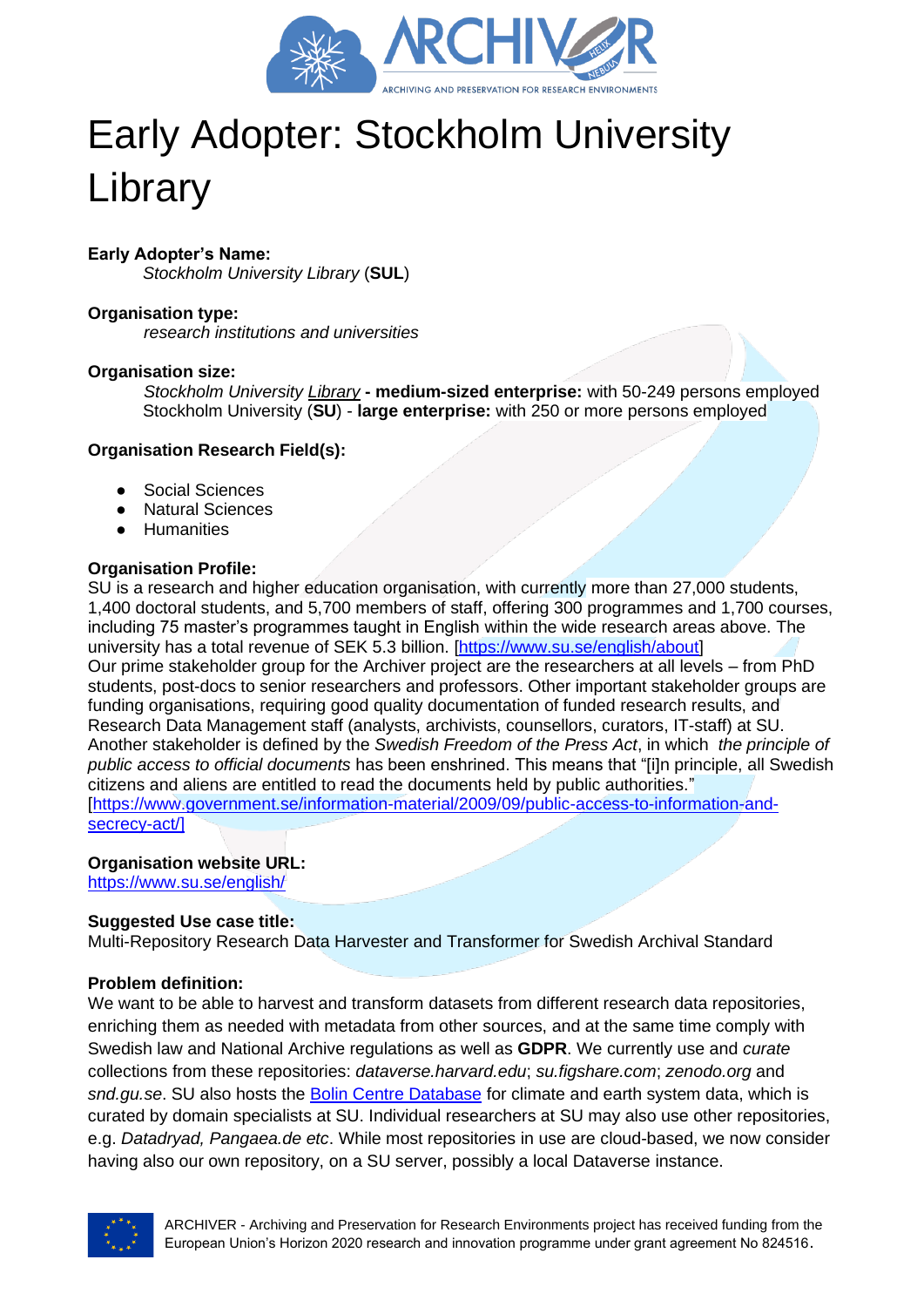

We also prefer a local storage for our long-term preservation digital archive. As a partner of the Swedish National Data Service consortium [\(https://snd.gu.se/en](https://snd.gu.se/en) ), users should be able to retrieve DIPs from our digital archive through the SND metadata catalogue. Further, the Archiver solution must handle **version control** when transforming SIPs to AIPs and DIPs, so that different versions of the same dataset SIPs, harvested from repositories at different occasions, are recognized and "bundled" together in the AIPs and DIPs. **DIPs** should be derived from AIPs, and be able to be **searched, requested and delivered by the same method**, **independently of original source** repository. At **all stages**, from ingest to DIP delivery, **authority control, access rights** and **potential confidentiality management** must be possible.

Here follows a set of further links to rules and regulations that the Archiver solution should comply with:

- SU [Research data policy](https://www.su.se/english/staff/organisation-governance/governing-documents-rules-and-regulations/research/research-data-policy-1.387809) and [Rules for research data management](https://www.su.se/english/staff/organisation-governance/governing-documents-rules-and-regulations/research/rules-for-research-data-management-1.387814)
- <https://dilcis.eu/specifications/> : Common Specification for Information Packages (CSIP), E-ARK (SIP, AIP, DIP)
- **OAIS-model** [\(Magenta-book,](https://public.ccsds.org/Pubs/650x0m2.pdf) ISO 16363:2012), **FAIR** principles: [https://doi.org/10.1038/sdata.2016.18](https://doi.org/10.1038%2Fsdata.2016.18)

**TRUST** principles: [https://doi.org/10.1038/s41597-020-0486-7,](https://doi.org/10.1038/s41597-020-0486-7) **CTS – [Core Trust Seal](https://www.coretrustseal.org/) Archive size**: 500 TB, expansion possible.

**Lifecycle**: storage min. 10 years, most files requiring preservation indefinitely.

# **Is this use case new for your organisation?**

## *If so, what is the envisaged timeline for implementation?*

The bulk of this use case is new (for what is already implemented, see below), involving a local repository, an OAIS and GDPR compliant real digital archive (with prospective *Core Trust Seal* certification), producing SIPs, AIPs and DIPs according to selected metadata standards, with the enrichment of preservation metadata (PREMIS, PROV) and conversion / migration to sustainable file formats for those that are subject to obsolescence in the near future.

The envisaged timeline for full implementation is estimated to 2-3 years, with control stations on the way.

# *If not, how is it currently implemented?*

It is partly implemented currently through a locally developed software package for harvest and transform of research data from su.figshare.com (described here: [10.5281/zenodo.1203726](https://doi.org/10.5281/zenodo.1203726) ) and now also from zenodo.org.

The harvested and transformed research data and metadata are then deposited (as SIPs conforming to the Swedish National Archive METS standard *FGS-CSPackage*, which is essentially the same as the *dilcis.eu* CSIP referred to above) in a temporary file storage archive, *MADI* on a SU server, currently holding some 200 GB in total, of which over 80% are harvested and transformed research data (a proportion that may change over time). This is while we are awaiting the implementation of a full-fledged digital archive (OAIS model), in which a further transformation to AIPs and DIPs can be made.

# **Data and metadata Characteristics:**

Currently, research data from SU researchers within all three research areas (Natural Sciences, Social Sciences and Humanities) comprise a wide variety of file formats and file sizes. For data files, we encourage researchers to deposit in *non-proprietary*, commonly used and *sustainable* file